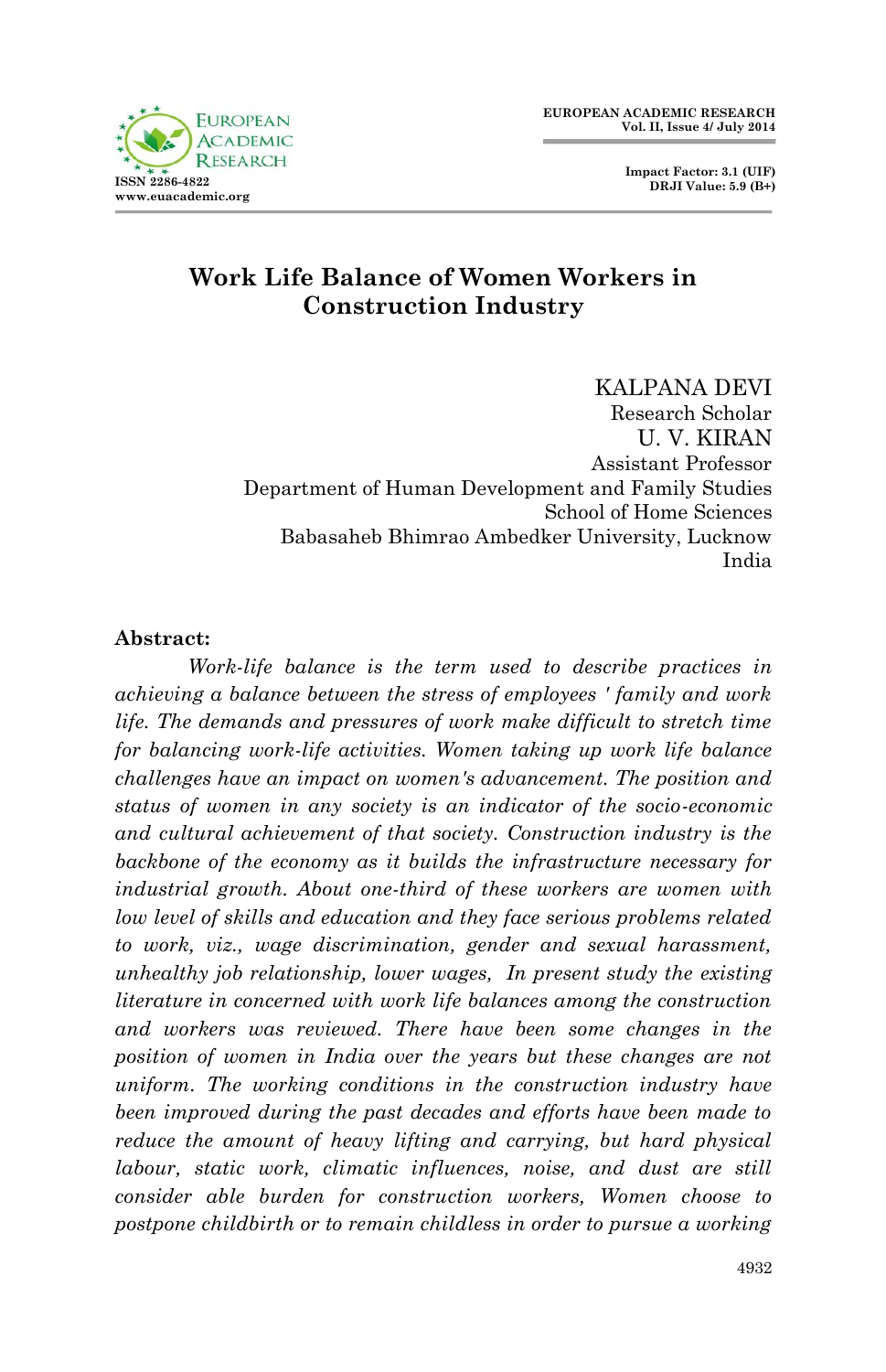*career. The increase in women's labour force participation may thus entail a certain polarization of behavior.* 

**Key words:** Construction industry, Socio-economic, Women workers. Working place environment, Work life conflicts, Work life balance.

# **Introduction**

Women constitute 48 per cent of India's population but their share and participation in its development is nominal. Reforms, special legislations, creation of a number of institutions supposed to cater to their needs and increase in the, budgetary allotments over the years have not altered the basic life-styles of large masses of women. Although women now, work in diverse fields and occupy positions of importance, official statistics themselves indicate that three decades of 'development' has not been very kind to women workers in general. This is especially so in regard to the women working in the unorganized sector. In the unorganized sector, a significant percentage of women are engaged in construction industry. Although this industry offers difficult jobs, women are employed to undertake certain specified works. Wage differentiation, turnover of equal work and the more submissive nature of women are important attractions for the employers to use women in this field. The industry, however, does not guarantee permanent work since it depends upon a number of factors such as volume and intensity of construction work, type of work, migration trends, contractors' choice, wage-rates and manipulations of employers. Despite the unpredictability, hundreds of thousands of women have contributed in the construction of buildings, projects, dams, roads. (K. Murali Manohar et.al. (1981).

The present study is review of past research work related to the women work force employed in construction industry in India. The major focus of the study is to identify the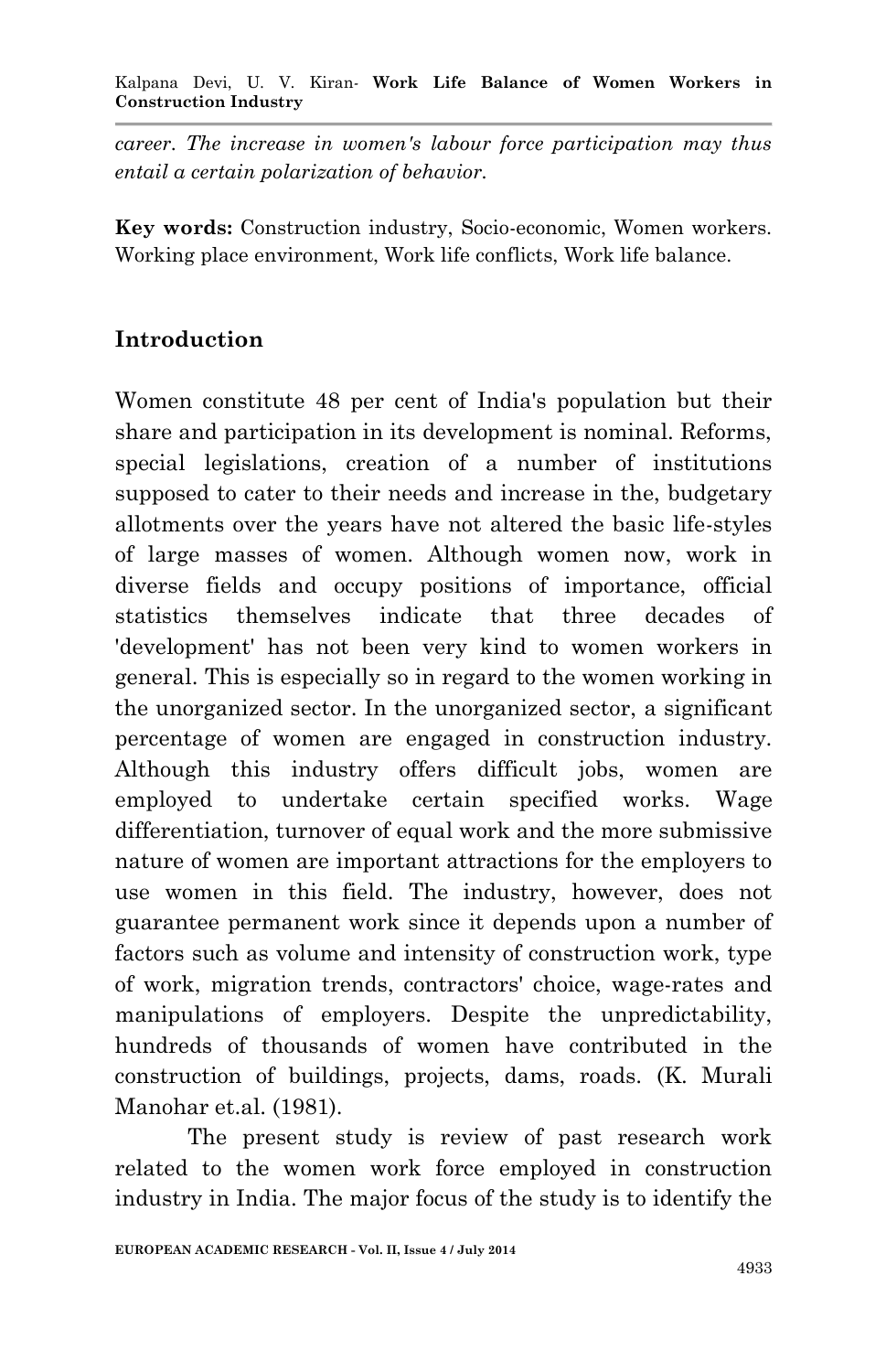key factors related to the status of female worker in the industry. Women work as unskilled labour and face several other difficulties in comparison to males. Sexual harassment, gender biasness, wage discrimination are the major factor due to which the working environment becomes difficult for them in the industry and women's are remains at same level of skill even after working few number of years*.* (K. Devi and U.V. Kiran, 2013).

Working women in India are faced with lot more challenges than their counterparts in the other parts of the world. In India men do not share on most of the household chores, it is women who have to cook, clean the house, do the dishes, wash clothes, get their children ready for school etc. Men just took care of few chores that are to be dealt outside the house. So the major burden of running the family is on the shoulders of women. It was alright for women to handle all the chores as long as they were homemakers. If they happened to work in a highly pressurized environment, then they will bring home their work and that cuts few more hours of sleep. It is not just about the reduced sleep, but such a lifestyle builds stress. This stress is passed on to the family and frustration level builds up in the family. This leads to relationship problems.

Women employees feel staying beyond the working hours and compelling them to finish others work seems to be highly challenging and they are not willing to share the burden of others. They also feel that their ability to be financially independent does not have a negative impact on Husband's selfesteem moreover the family expects to be an equal partner in brining financial prosperity to the family. Domestic Challenges have greater impact on the career of women, they also feel they are compromising on the social obligations and people around them also take advantage because they are working. Attending corporate meetings, corporate communication, policy and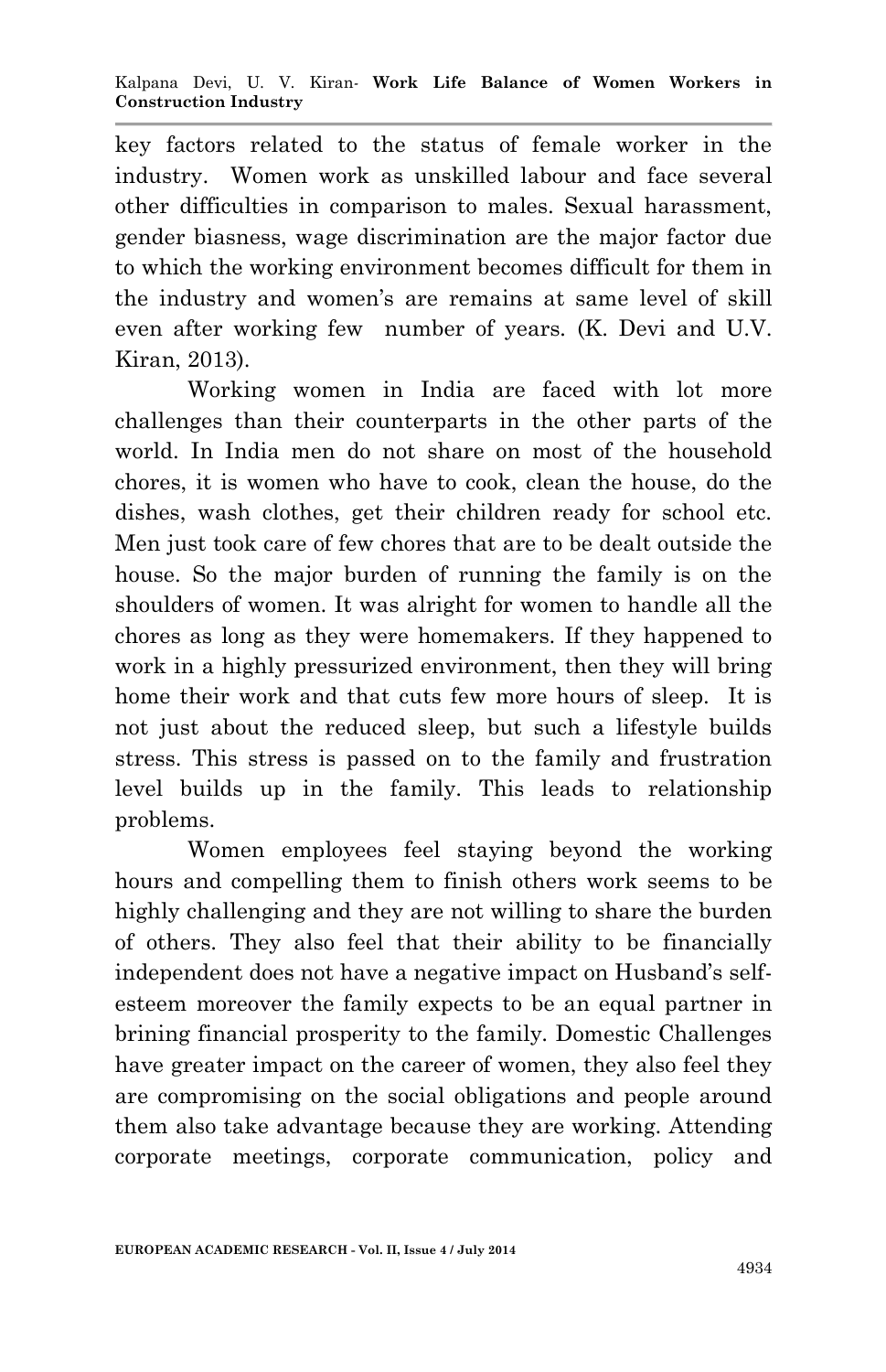procedures are highly challenging than other issues like challenging work and leadership.

## **Challenges Faced by Working Women in family:**

The financial demands on the Indian families are becoming fiercer by day. The sky rocketing cost of living, increasing expenses on education of children, increasing cost of housing properties in India force every family in India to look for ways and means of increasing the household income. As a result, women in India who were mostly known as homemakers are forced to go for jobs and take up careers.

## **Challenges Faced by Working Women in the society:**

It's been over sixty years since our country gained independence, but Indian women are still not allowed to move independently. Though woman are worshipped here as Goddess, people can't just restrain from committing atrocities against them. Another problem that many of the women in rural areas of India face is that they can't move about freely at nights. Another very critical issue for women is to maintain a balance between home and office. Many problems are faced by women regarding this needs a great deal of strength and support for them to go through this stage. Many Indian families are still living as joint families along with the parents and inlaws. This adds to their stress further because they have to please all the family members of her husband. Listen to their complaints that they make against her and turn deaf ears towards them and so on. She has to almost always shoulder the burden of household chores as well. (R. Sundari and P.A.Sathyanarayana September (2012).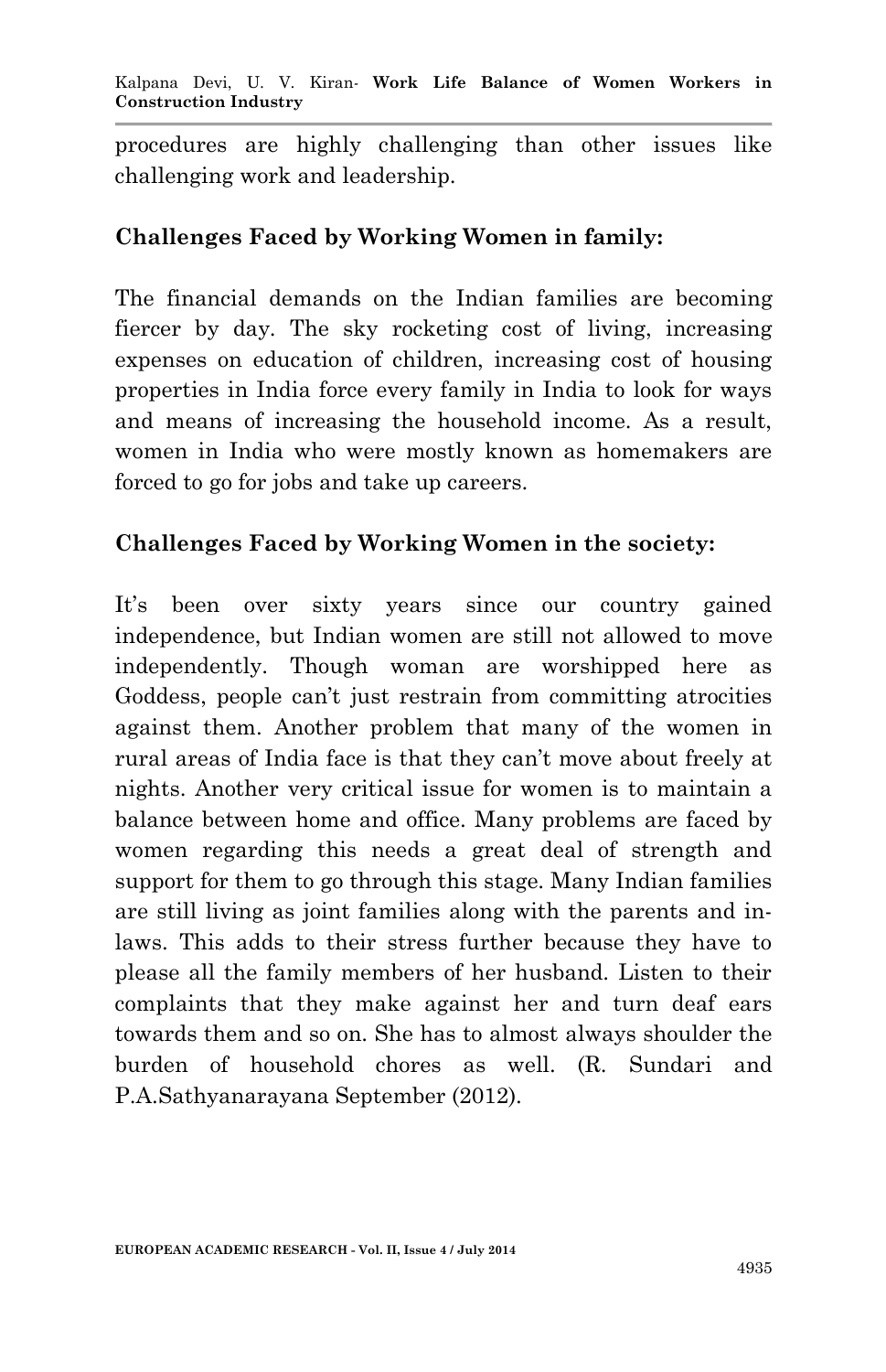## **Work-Life Balance:**

Work-life balance is the term used to describe those practices at workplace that acknowledge and aim to support the needs of employees in achieving a balance between the demands of their family (life) and work lives.

The work Foundation, earlier known as the Industrial Society, believes that 'Work-life balance is about people having a measure of control over when, where and how they work. It is achieved when an individual's right to a fulfilled life inside and outside paid work is accepted and respected as the norm, to the mutual benefit of the individual, business and society.

The concept of work-family (life) balance has emerged from the acknowledgement that an individual's work-life and personal/family life may exert conflicting demands on each other. Conflict is a normal part of life and is a natural result of the conflicting demands arising from multiple roles such as that of a mother, daughter, daughter-in law, wife, friend and employee. In order to manage the negative spillover of conflict, it is important to balance the demands from both the domains. Work-life balance is about adjusting work patterns to achieve overall fulfillment.

Work-life balance should not be understood as suggesting an equal balance or scheduling equal number of hours for each one's work and personal activities. A positive work-life balance involves achievement and enjoyment. A good working definition of work-life balance may be meaningful daily achievement and enjoyment in each of the four quadrants of life-work, family, friends and self. The best work-life balance varies for an individual over time at different stages of career and age; different factors become important for an individual.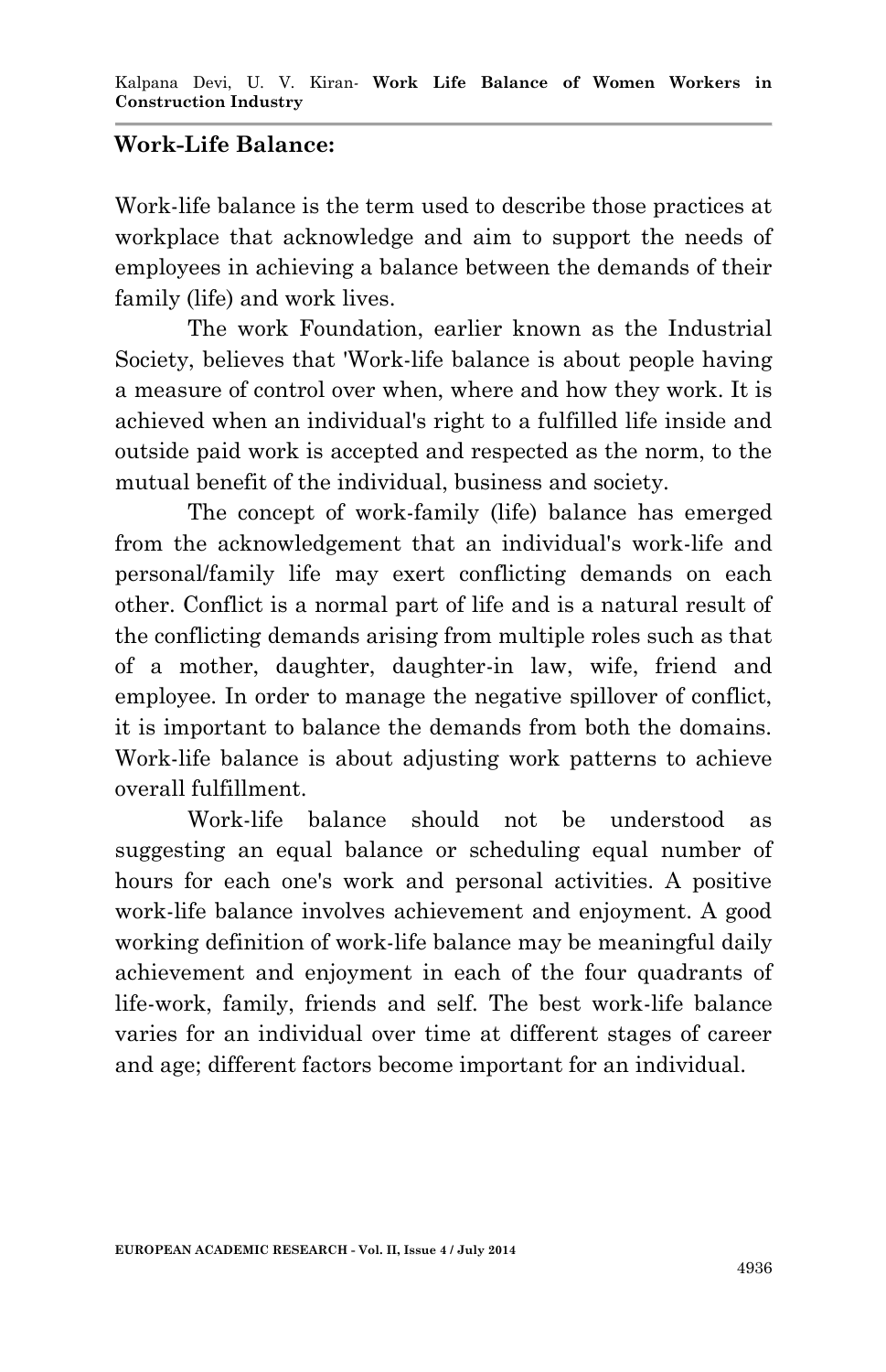# **Work-Family Conflict:**

The demands and pressures of work and family may give rise to work-family conflict in an individual. An employee may be faced with work-family conflict, when he/she has to attend the parent-teacher meeting in the child's school or when he/she has a doctor's appointment for an ageing parent. The demands and pressures of work make it difficult for the employee to stretch time for such activities.

## **Types of work-family conflict:**

Three major types of work/family conflicts have been identified in work family literature.

## **Time-based conflicts**:

These arise when time spent on role performance in one domain precludes time spent in the other domain because of depletion of energy or stress.

## **Strain-Based conflicts**:

These arise when strain in one role affects an employee's performance in another role. This type of conflict does not connote conflicting demands. Rather, it occurs when the demands from one domain cause tension, anxiety, fatigue, or dissatisfaction for the employee thereby reducing his/her personal resources of energy and physical or mental capacity. When employee is tending to a terminally sick spouse or parent, the mental and physical strain resulting from the experience may hamper the employee's performance at work.

## **Behavior-based conflicts**:

These occur when there is incompatibility between the behavior pattern that is desirable in the two domains and employee is unable to adjust behavior when moving from one domain to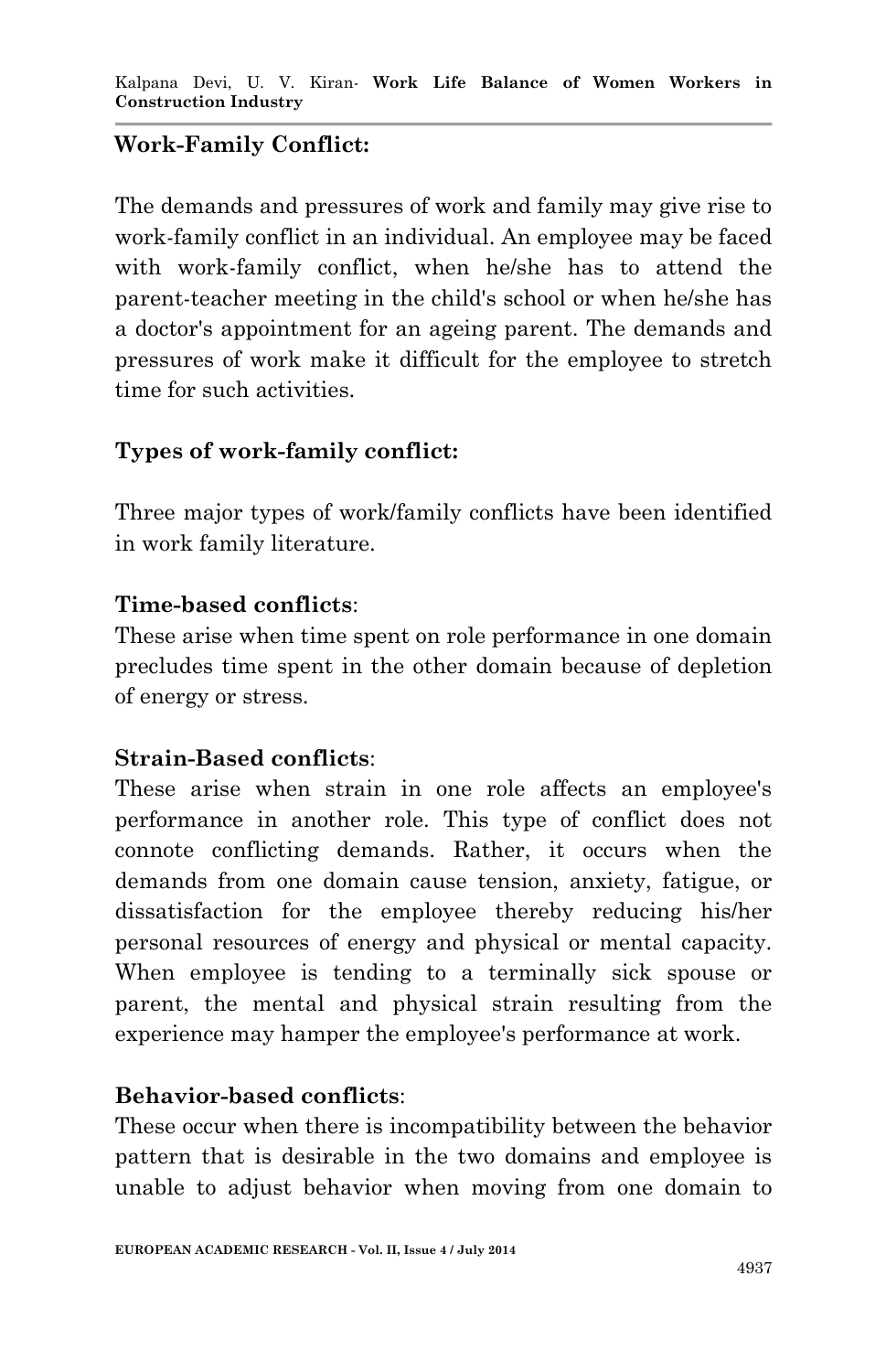another. Behavior-based conflict too, need not involve conflicting demands. It occurs when a behavior developed in one domain interferes with the role performance in another domain.

Conflict between work and family (life) is viewed in terms of the interference of the demands from family role on the performance of an individual's work role. Most firms developed HR practices that would provide the employee with time off for fulfilling family demands. Work demands are also equally likely to interfere with an individual's capacity to fulfill family (life) demands. (Jyotbi Sree V.\* and Jyotbi P. June (2012).

# **Literature Review**

The position and status of women in any society is an index of the socio- economic and cultural achievement of that society. There have been changes in the position of women in India over the years but these changes are not uniform. The position and status of women also significantly varies from urban to rural, educated to uneducated, employed to unemployed, 'free' and privileged class to unprivileged class and the upper economic strata to lower economic strata of women. It also varies among the women doing different jobs. Though the position of women in India is not unique when compared to the women in other developing countries, it still presents certain distinct features due to traditions, economic backwardness and long history of ex- ploitation of women in various facets of Indian social life. The reasons for the low status and position of women belonging to lower strata are one and the same in all the ages irrespective of the changes that have occurred in society.

A well-established finding in the literature is that selfemployment enables mothers to accommodate work and family needs better than when they are engaged in organizational employment. With this result in mind (Rocio Bonet, Cristina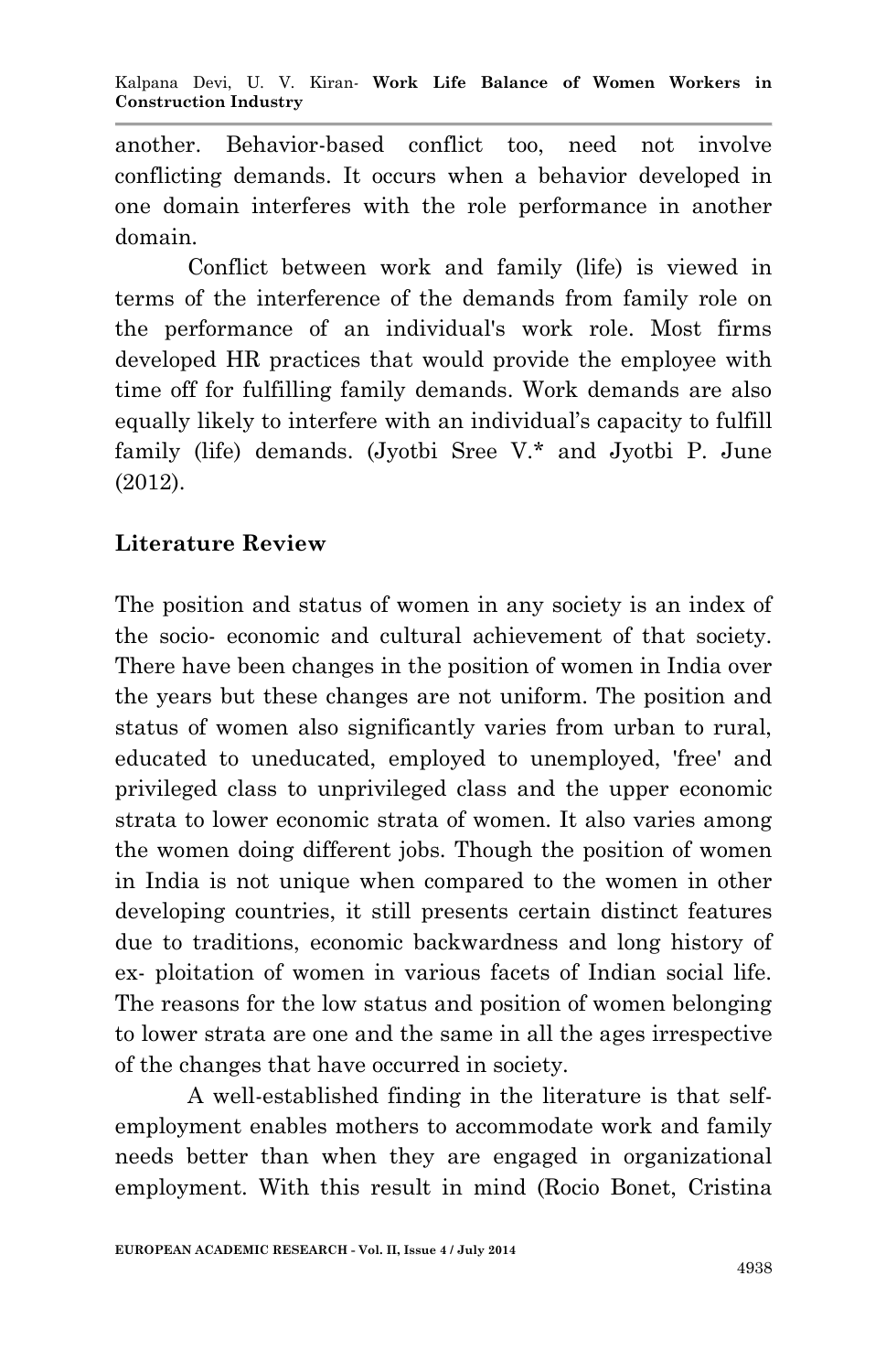Cruz) investigate within a dual system of job protection. Women under temporary contracts face greater work–family conflicts than those under permanent contracts. Under a temporary contract increases women's likelihood of transitioning to self-employment upon childbirth. (Rocio Bonet and Cristina Cruz (2013).

The way men and women experience the multiple claims on their time and to attempt to understand the differences between European countries in this respect. Are we able to draw a sharp line in the work-family balance experienced in eastern and Western Europe? Expectations are formulated at the individual level (work and home-related factors) and at the contextual level (gender culture and family policy). Results reflect more support for the gender culture hypothesis than for the family friendly policy hypothesis. The multiplicity of options in western European countries due to the emancipation process causes time pressure. Individual factors are especially important in explaining combination pressure in the three western European countries: long working hours, overtime work, demanding job and having young children all add to the pressure men and women experience. (Tanja vander Lippe U. et al (2006).

The impact of gender and life-cycle stage on three components of work-family conflict was examined using a sample of 3,616 respondents. Significant differences were found for gender and life cycle. For all components of work-family conflict, an interaction between gender and life-cycle was observed. For men, levels of work-family conflict were moderately lower in each successive life-cycle stage. For women, levels were similar in the two early life-cycle stages but were significantly lower in the later life-cycle stage.

Changes in both social policy and business conditions make this a critical as well as an opportune time to extend a work- family perspective to lower-wage workers and to organizations in the community that, in addition to the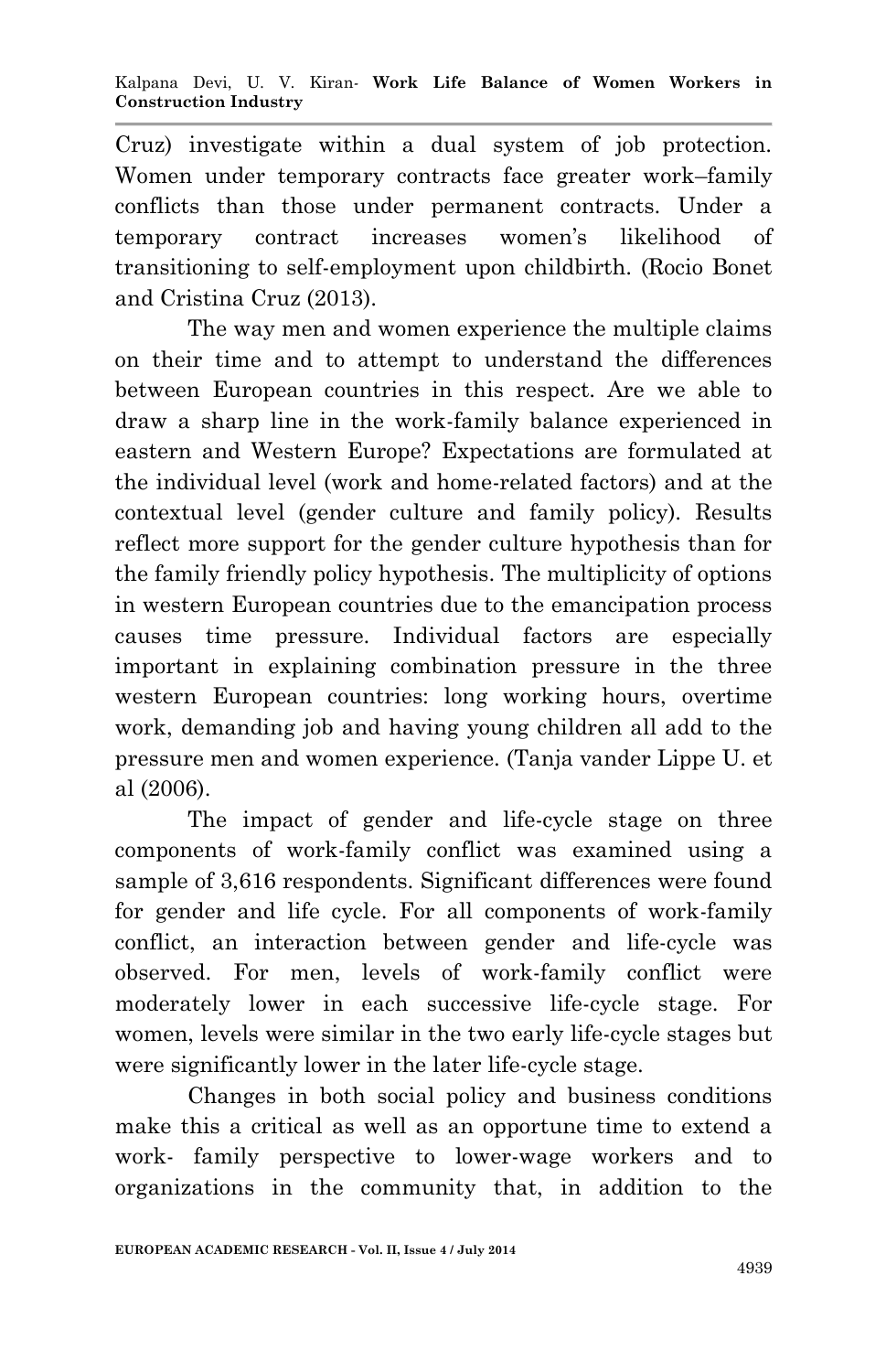workplace, affect the well-being of low-income families. Drawing on literature from the fields of work and family, public policy, and organizational sociology, the author re- views what current research tells us about the special challenges that confront lower-wage workers as they combine work and family responsibilities. Integrating knowledge from these fields leads to concerns about current welfare-to-work efforts and opens up new avenues for improving the prospects of lower-wage workers and their families. The sources of productivity change in the construction industry in U.S. between 1968 and 1978 are examined. Production function analysis indicates that productivity is declined .The biggest factor in this decline was the reduction in skilled labor intensity resulting from a shift in the mix of output from large scale commercial, industrial, and institutional projects to single-family houses.(Steven G. Allen (1985).

Women are underrepresented in capital-intensive industries but that their industrial distribution is not strongly associated with a wide range of marginality characteristics. Furthermore, some types of industries (such as durable-goods manufacturing) employ fewer than expected numbers of women, even when the average marginality of industries in those groups is taken into account. (William P. Bridges, (1980).

Using data on a sub-sample of workers in dual-earner families (from the 1992 National Study of the Changing Workforce), we examine the strategies they use to manage work/life pressures, as well as how these strategies, along with workers' life stage and work conditions, predict multiple measures of psychological life quality (low work/family conflict, stress, and overload, along with high coping/mastery). Strategies and work conditions are gendered, with workers in dual-earner couples most apart to be in neo traditional arrangements (husbands in professional and/or long-hour jobs and wives working fewer hours, often in non-professional occupations). Life quality is gendered as well, with women in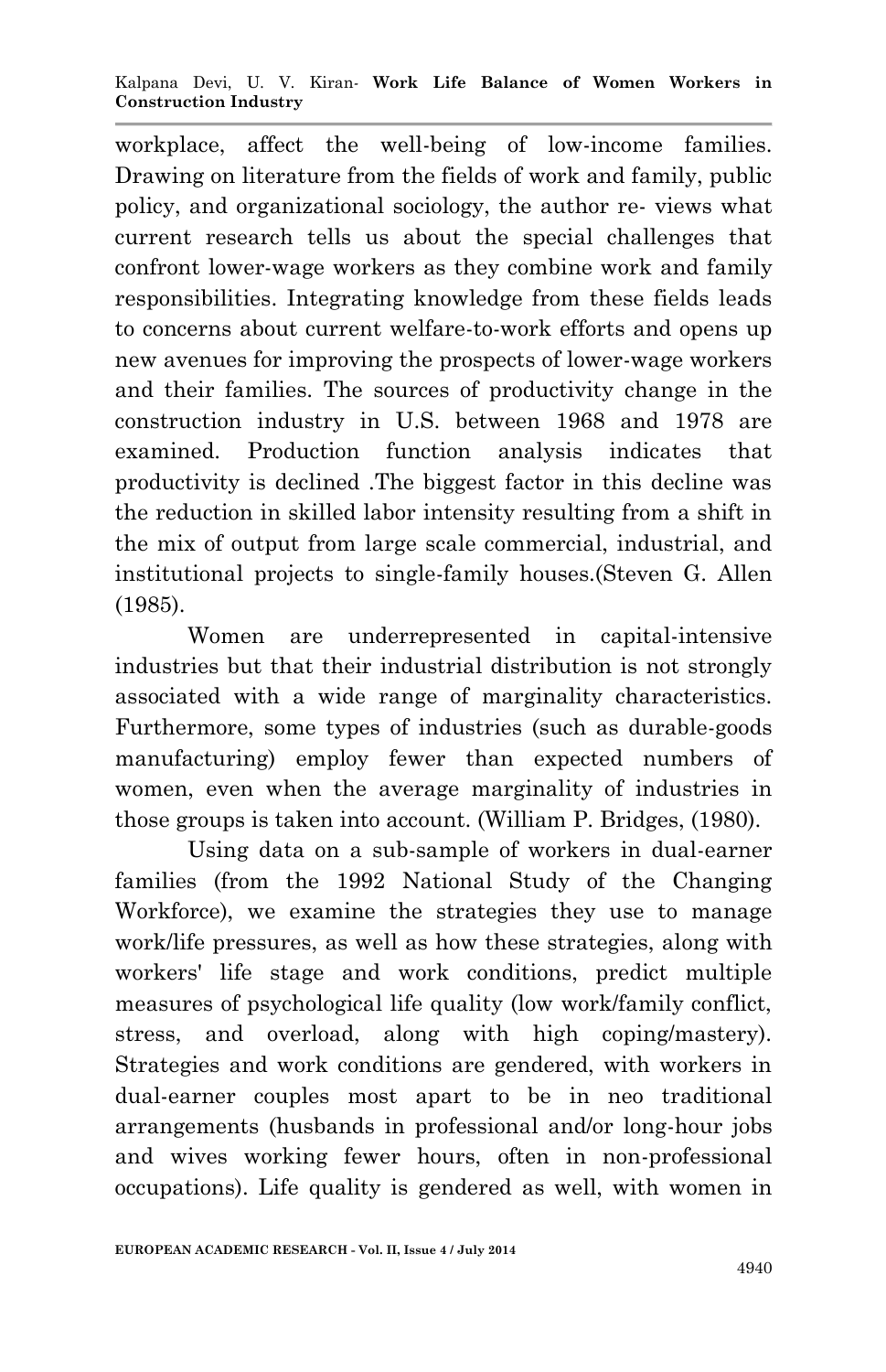dual-earner arrangements reporting more stress and overload, as well as lower levels of coping/mastery than men. However, the factors associated with life quality are similar across gender, with conditions at work serving as key predictors of life quality indicators for both men and women. Specifically, having a demanding job and job insecurity are associated with low life quality, while having a supportive supervisor is positively linked to life quality outcomes. Work hours and work-hour preferences matter as well. Men and women in couples where both spouses work regular (39-45) full-time hours, tend to score high on indicators of life quality, while those working long hours and those preferring to work less, are less likely to do so. (Phyllis Moen and Yan YU (2000).

Work-life 'balance' is an EU policy priority, within Europe there are considerable variations in the nature and extent of supports that national governments have offered to dual-earner families. In general, the Nordic welfare states offer the highest level of supports, although other countries, such as France, have historically offered extensive childcare supports to working mothers. We examine national variations in reported levels of work-life conflict, drawing upon questions fielded in the 2002 Family module International Social Survey Programme (ISSP) surveys for Britain, France, Finland, Norway and Portugal. We find evidence of a 'societal effect' in the cases of Finland and Norway, in that significantly lower levels of work-life conflict are reported in these countries even after a range of factors have been controlled for. However, support for childcare in France does not appear to have had a similar impact. Further explorations of the data reveal that the domestic division of labor is relatively traditional in France, and that this is associated with higher levels of work-life conflict. (Rosemary Crompton and Clare Lyonette (2006).

The European Union launched the Lisbon Strategy in 2000 with the aim of establishing itself as the world's most powerful economy. A composite index for quality of work life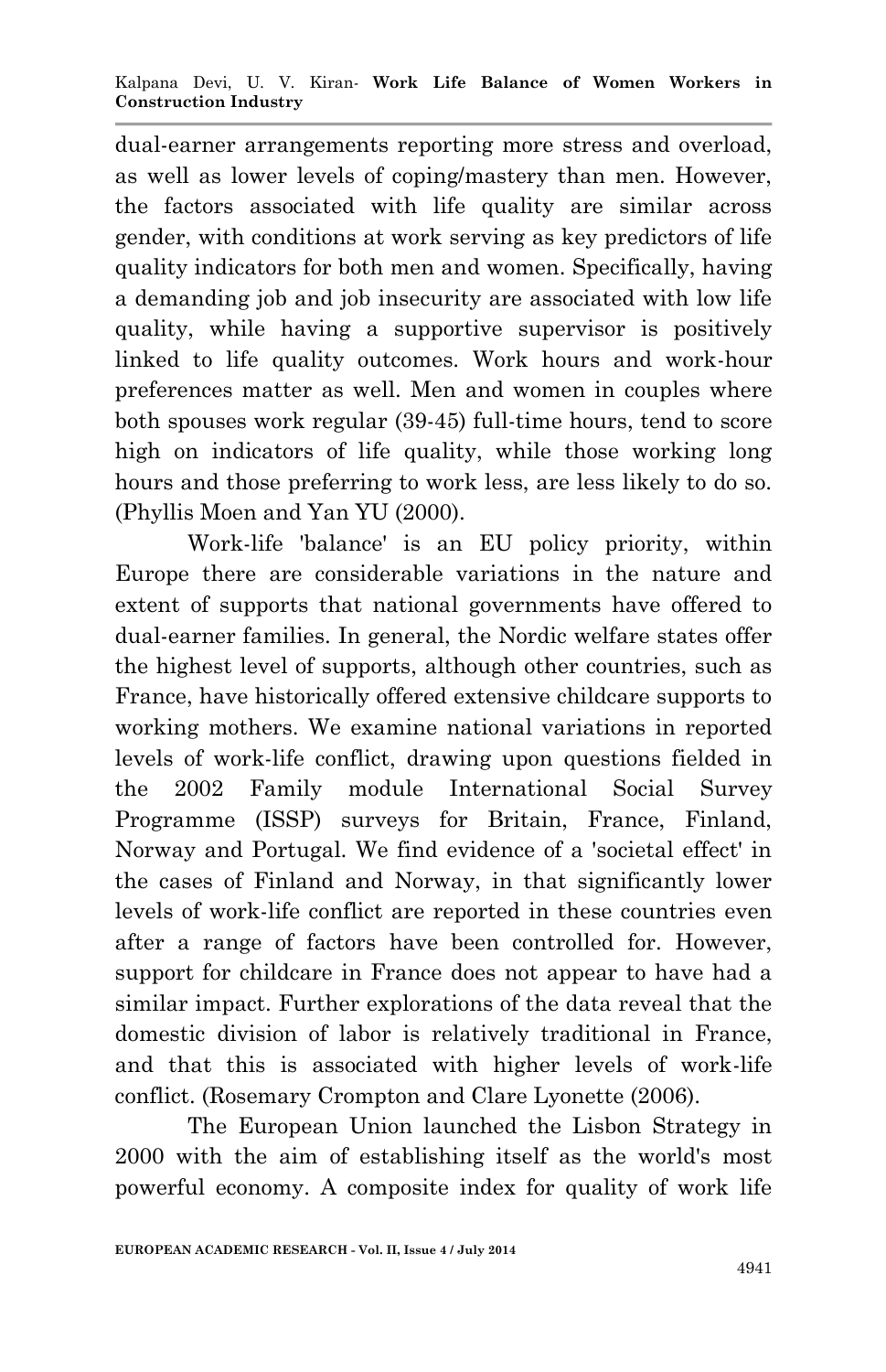using the dimensional structure provided by the European Commission, and present our results for regions, sectors, professional categories and sizes of firm in Spain in the period 2001-2004 is constructed. Better results are found in the more developed regions, in service sectors, in bigger firms and in jobs with more responsibility. Finally, we compare the results of the index with workers' subjective perceptions of job satisfaction, measured by a quality of work life survey. The test results reveal a strong relationship between the two measurements. (Vicente Royuela. et al (2009).

We have observed different trends in female employment rates and household structure across Europe. While the increase in the female employment rate is partially due to the reduction in family size or the postponement of family formation, the labour force participation of women with children has nonetheless increased thanks to a more favorable context for reconciling work and family life and to the development of specific forms of support. Another type of behavior appears to be emerging, however, namely the decision to have a child only if its birth can be reconciled with employment. The growing proportion of working mothers illustrates in this case the increasing polarization associated with this choice. We find indicators reflecting this situation in Germany, Spain, the Netherlands and Portugal, where support for managing the work-life balance is limited. In these countries, the growing proportion of working mothers has been accompanied by a sharp increase in the number of women without children or who have postponed the birth of their first child. Conversely, a lesser reduction in family size is observed in Belgium and in France, where the context is historically more favorable to reconciling work and children. (Olivier Thévenon and Krystyna Horko (2002).

A study conducted in the Klang Valley, the central business hub of Malaysia to examine whether flexibility at the workplace may have an effect on women's ability to balance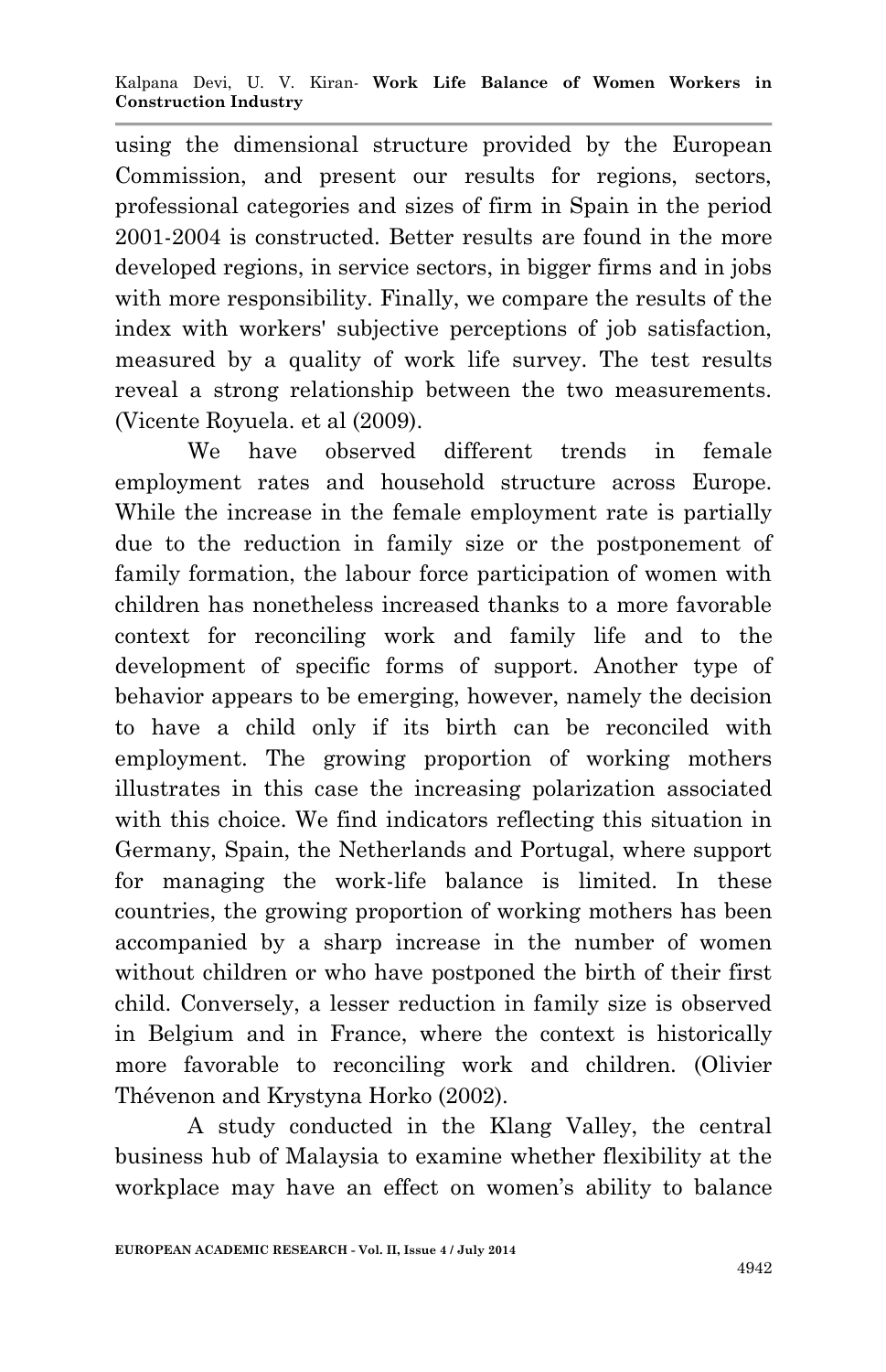work and family responsibilities. Whether working arrangements may have an effect on lifestyles of working women and found that workplace flexibility is preferred by women who are more educated, at the higher end of the occupational status and who earn a higher income. Workplace flexibility can change the quality of life of working women especially, married women who have young children. (Ershad Ali. et al (2011).

Health status of older construction workers and the occurrence of early retirement due to disability or of mortality within a five year follow in and compared with the white collar workers, a higher prevalence of hearing deficiencies, signs of obstructive lung diseases, increased body mass index, and musculoskeletal abnormalities were found among the construction workers at the baseline exam. Its there are need and possibilities for further health pro motion in workers employed in the construction industry, targeting both work related conditions and personal lifestyle factors. Rehabilitation measures should be enforced to limit the rate of disability among construction workers. Volker Arndt, Dietrich Rothenbacher et al (1996).

Henk F van der Molen, Judith K Sluiter, Caret TJ Hulshof, Peter Vink, Cor vanDuivenbooden and Monique HW Frings-Dresen suggest a Conceptual framework for the implementation of ergonomic interventions in the construction industry in 2005 discuss as below.



**Figure 1.** Scheme for the development and evaluation of intervention aimed at reducing physical work demands related to manual handling, musculoskeletal symptoms, and process variables, categorized according to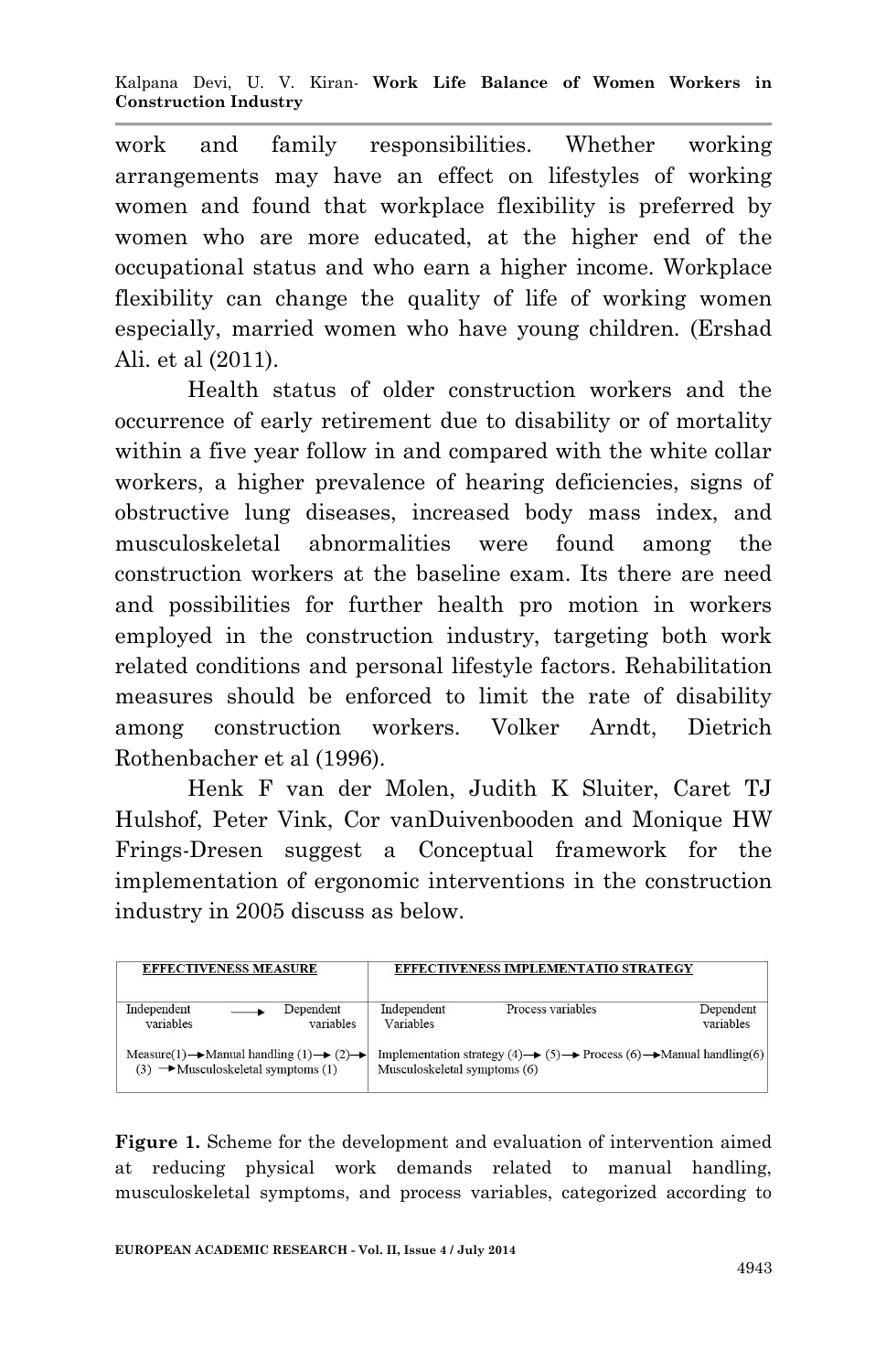the effectiveness of the measures and the effectiveness of the implementation strategies [van der Molen et al (10)]. The numbers in the figure refer to the steps from the framework for defining the implementation of intervention measure. [modified from Grol (7)]: (1) selection of intervention measures, (2) analysis of social  $\&$  organization context, (3) goalsetting – specification of targets, (4) selection of intervention strategies, (5) implementation plan, (6) implementation & evaluation.

The framework was found appropriate for defining implementation strategies and measures in the construction industry. Through knowing their way of life, health related problem, occupational related problem, level or satisfaction and working condition.

## **Discussion & Conclusion**

The position and status of women in any society is an indicator of the socio-economic and cultural achievement of that society. There have been some changes in the position of women in India over the years but these changes are not uniform. The working conditions in the construction industry have been improved during the past decades and efforts have been made to reduce the amount of heavy lifting and carrying, but hard physical labour, static work, climatic influences, noise, and dust are still consider able burdens for construction workers.

The work life balance is directly reflected through the practices at work place. The work place flexibility is an important factor but limited to the high income and position of women, where as in the sector where women's are low earner and have young child it becomes very difficult to establish work life balance. The women working in construction industry have to work for long hours, over time increase the stress level at family needs. The impact of these problems leads to the shift in the family structure as there are several women loss their mortality, post phone their first child birth. Therefore in order to improve health and productivity of the worker an organization or employer have to provide supporting facility to the women workers in such like child care support, health and medical services, rehabilitations.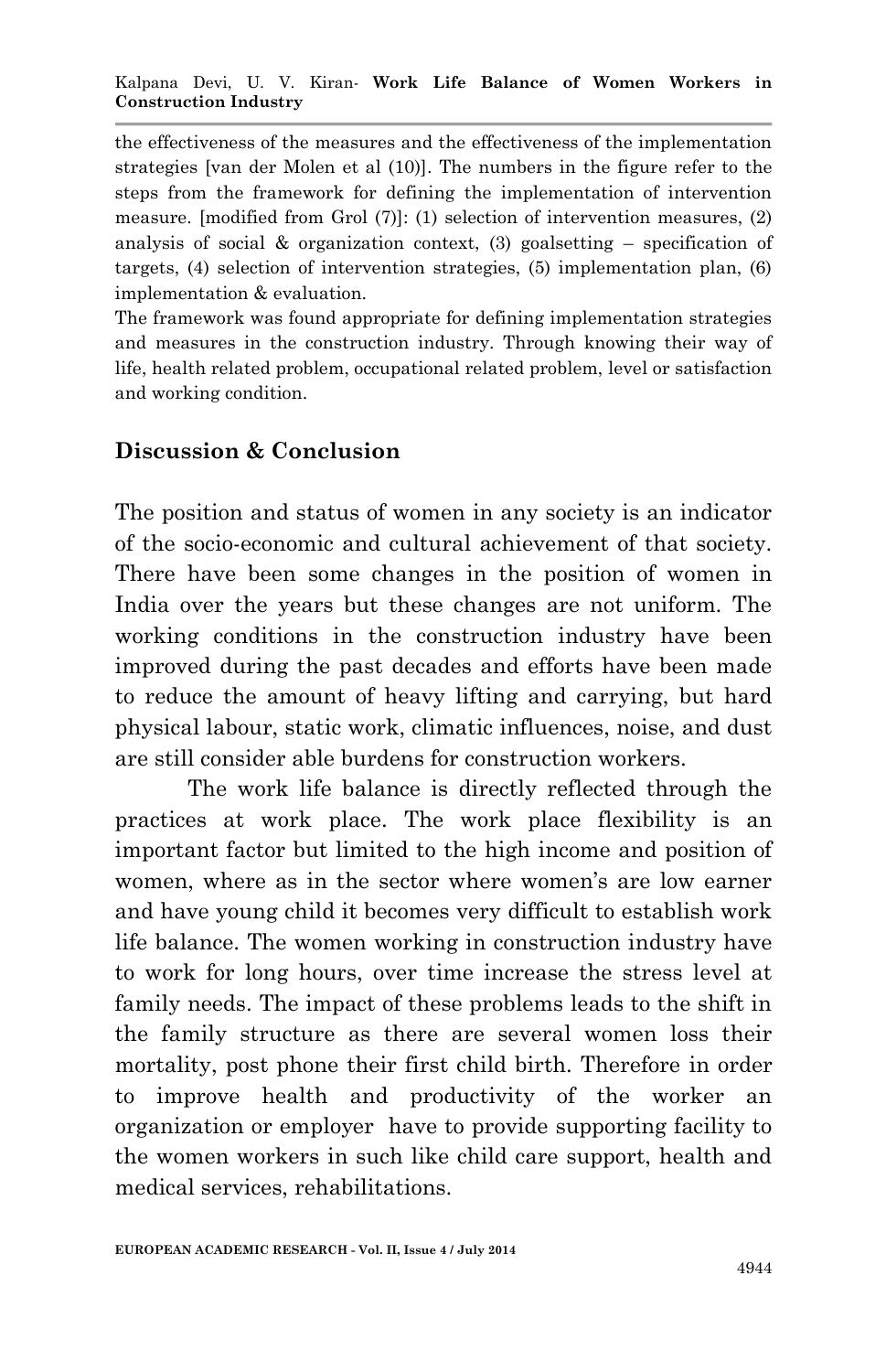#### **REFERENCES:**

- Aadya and Kiran, U.V. 2013. "Occupational Stress of Women Workers in Unorganized Sector." *International Journal of Scientific and Engineering Research* 4(3): 3-13.
- Ali, E. and Helens, A.S. 2011. "Can workplace flexibility have an effect on women's life and work life balance." *International Journal of Business Research* 11(4): 168- 173.
- Allen, S.G. 1985. "Why Construction Industry Productivity Is Declining." *The Review of Economics and Statistics* 67(4): 661-669.
- Arndt, V., Rothenbacher, D., Brenner, H., Fraisse, E., Zschenderlein, B., Daniel, U., Schuberth, S. and Fliedner, T.M. 1996. "Older Workers in the Construction Industry: Results of a Routine Health Examination and a Five Year Follow Up." *Occupational and Environmental Medicine* 53(10): 686-691.
- Bonet, R., Cruz, C., Kranz, D.F., and Justo, R. 2013. "Temporary Contracts and Work–Family, Balance In a Dual Labor Market." 66(1): 55-87.
- Bridges, W.P. 1980. "Industry Marginality and Female Employment. A New Appraisal." *American Sociological Review* 45(1): 58-75.
- Crompton, R. and Lyonette, C. 2006. "Work-Life 'Balance' in Europe." *Acta Sociologica* 49(4): 379-393.
- Devi, K. and Kiran, U.V. 2013. "Status of female workers in construction industry in India: A Review." *IOSR Journal of Humanities and Social Science (IOSR-JHSS).* 14 (4): 27-30.
- Jyotbi, S .V. and Jyotbi, P. 2012. "Assessing Work-Life Balance: From Emotional Intelligence and Role Efficacy of Career Women." *Advances in Management* 5(6): 35-43.
- Lippe, T.V.D., Jager, A. and Kops. 2006. "Combination Pressure: The Paid Work: Family Balance of Men and